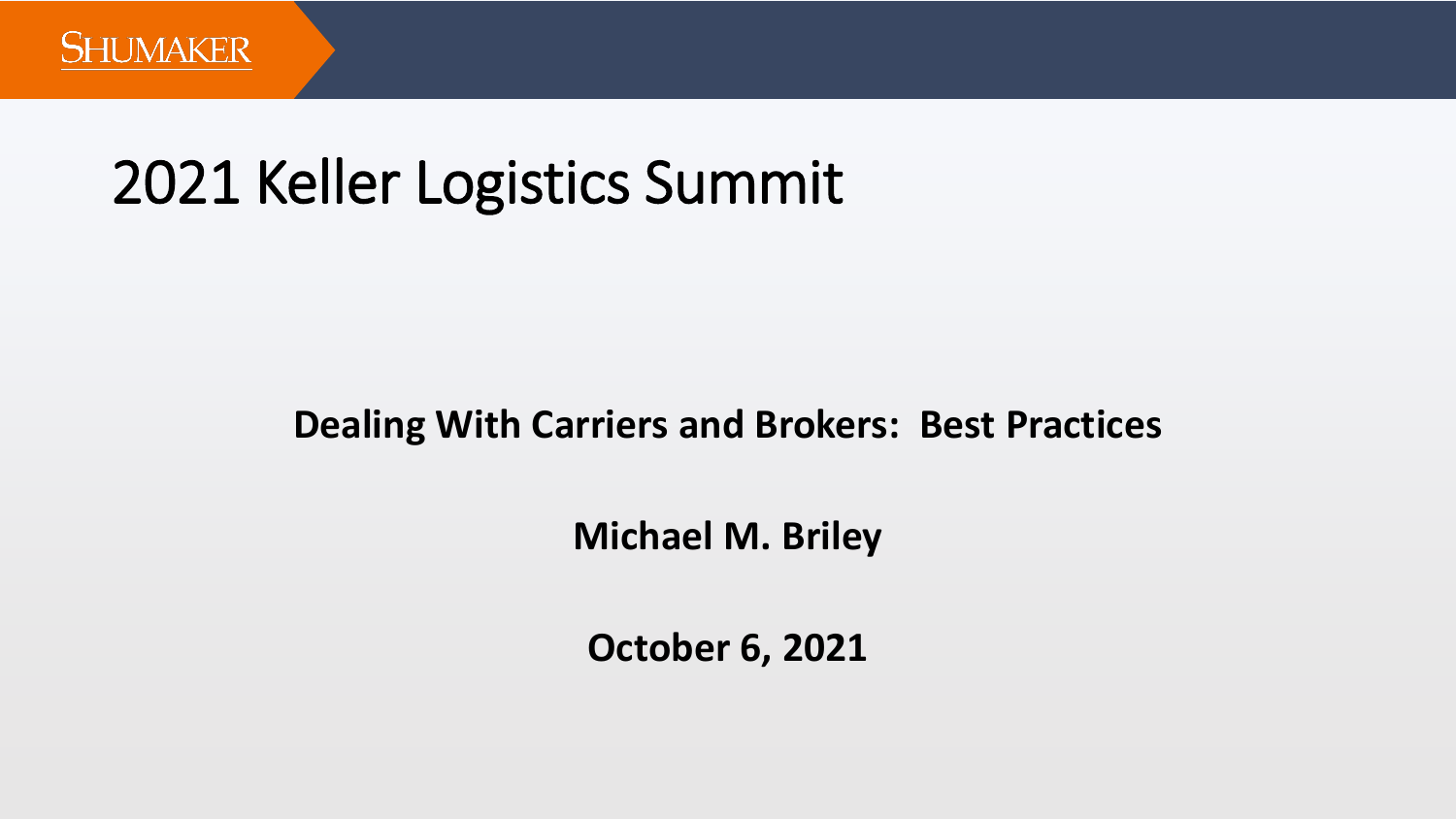

- A. What are the legal and operational risks that shippers face today in dealing with transportation providers?
	- 1. Liability for M.C. accidents nuclear verdicts
	- 2. Liability for freight charges to carriers not paid by brokers
	- 3. Inability to collect damage and loss claims
	- 4. Service protection
	- 5. Inadequate insurance requirements
	- 6. Failure of due diligence
	- 7. Careless contracting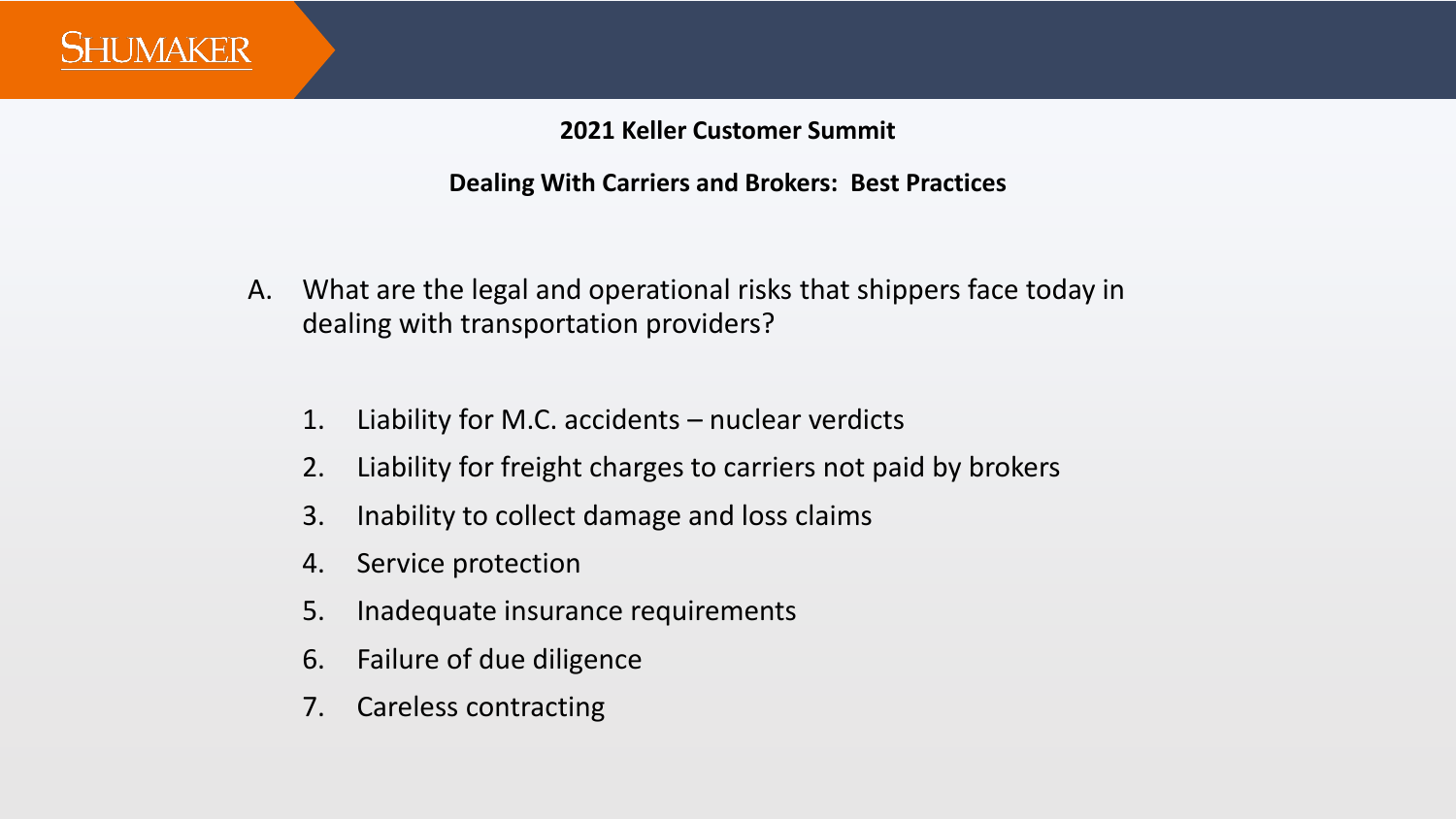

#### **Dealing With Carriers and Brokers: Best Practices**

B. Best practices to reduce risk, costs and disappointment #1 Rule = contracts matter #2-10 Rules = contracts matter! Even if you use brokers or 3PL's be careful of contracts!

#### Motor Carriers

- 1. Motor Carrier accident exposure
	- new environment
	- theory of delegated due diligence what it means and what it requires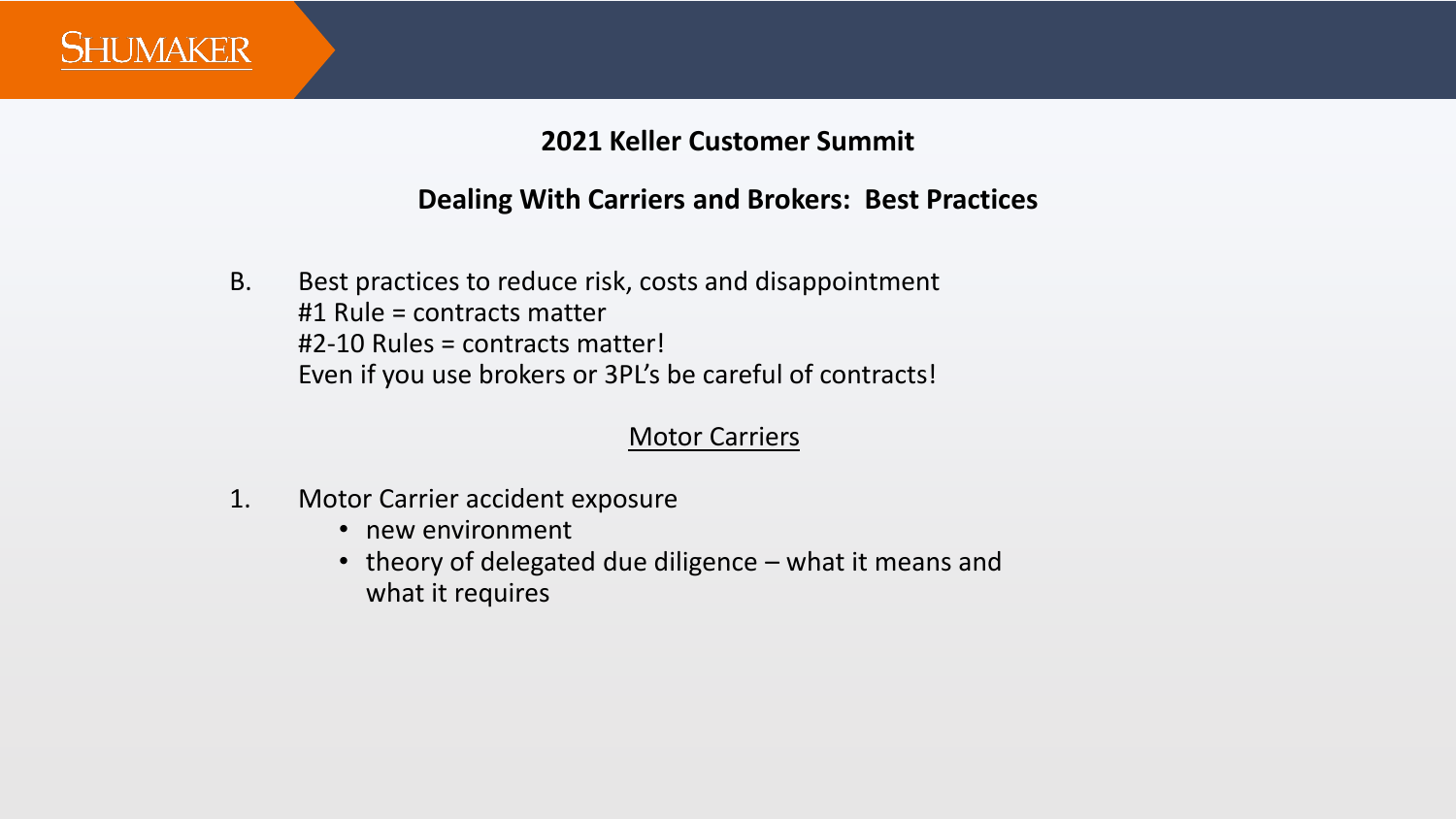

#### **Dealing With Carriers and Brokers: Best Practices**

vetting of brokers and carriers contract language continued due diligence

Vetting Requirements:

- 1. FMCSA authority/DOT rating
- 2. Pacer review
- 3. Incorporated entities only/status verification
- 4. Insurance review
- 5. CSA/BASIC scores ?
	- $\triangleright$  you can use a service for 1, 4, and 5, but be careful  $-$  is it current? (e.g., Freight Guard/Carrier 411.com = 1, 4, and 5)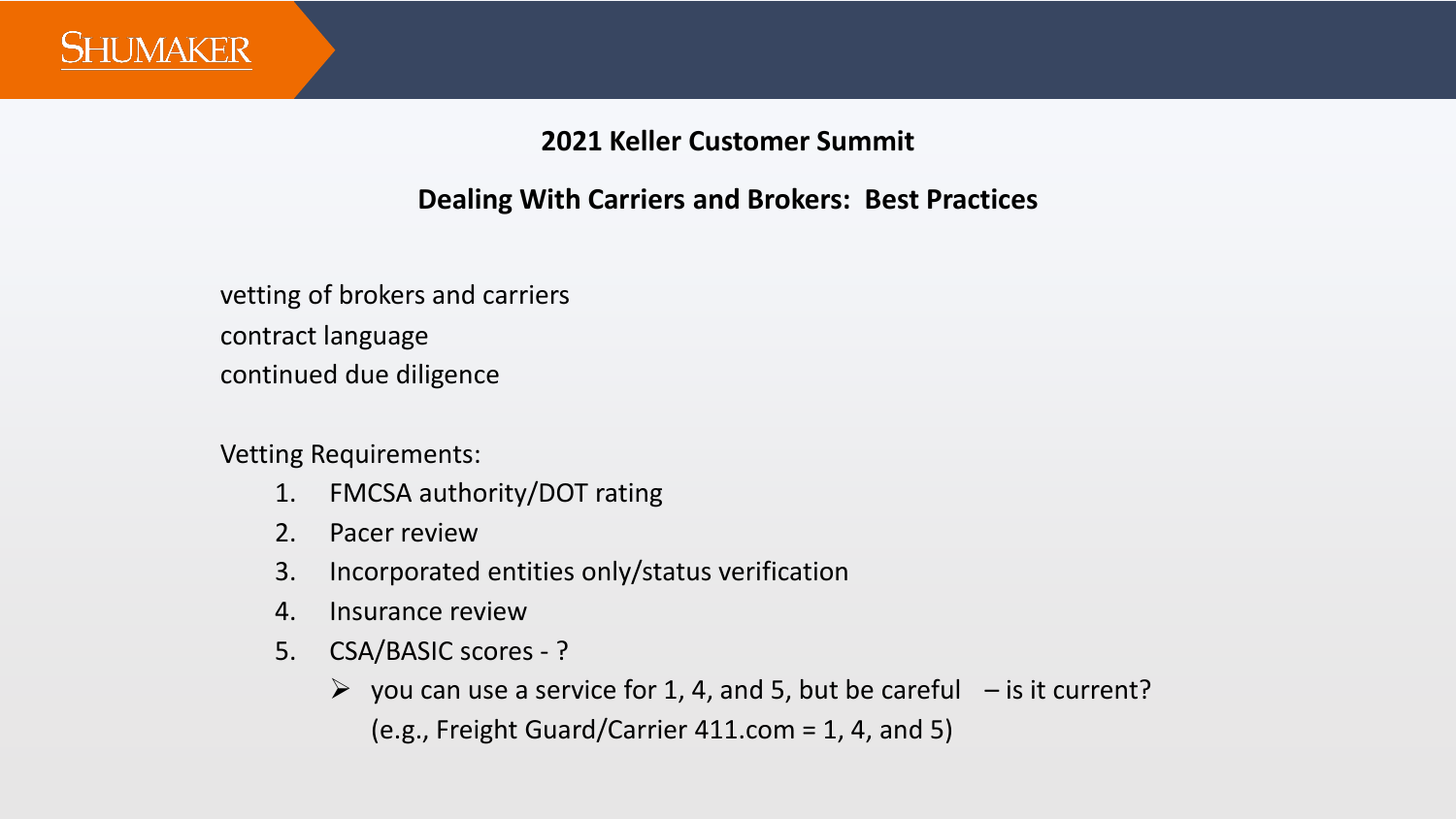

#### **Dealing With Carriers and Brokers: Best Practices**

Contract Requirements:

indemnity clauses

FMCSA authority/DOT rating acknowledgments

insurance requirements

\* Quarterly financials and right to audit

- 2. Motor Carrier liability for cargo loss and damage claims:
	- Consequential, indirect and special damages what are they and who pays for them?
	- What is Carmack and how does it work?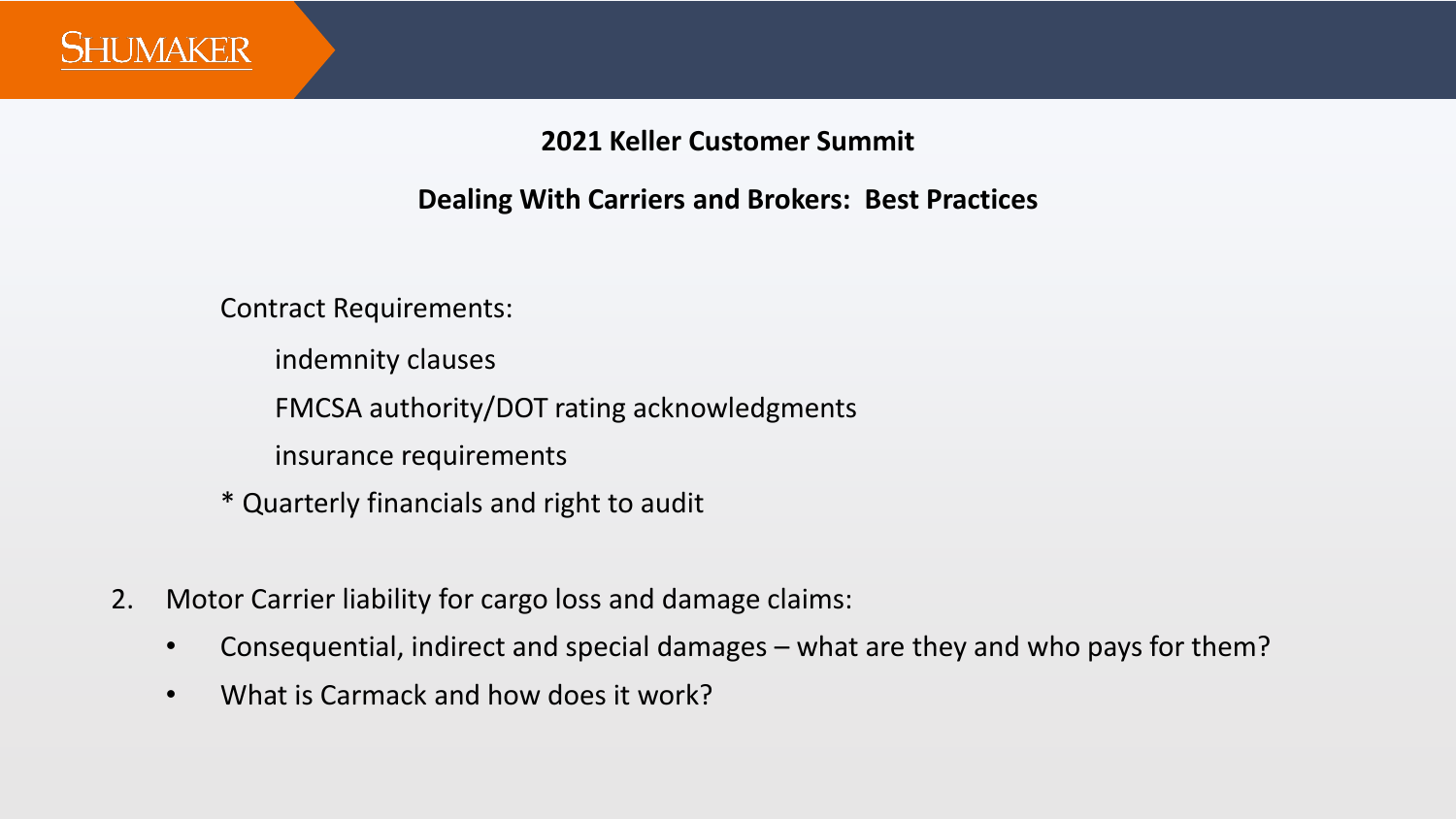

- contract must specify Carmack waiver
- cargo insurance and limits
- handling of claims
- right of set-off issues
- shipper load and count and carrier responsibility the load shifting dilemma!
- special instructions
- limits on damage loss claims NMFC and other contractual carrier limits – when do they apply?
- motor carrier insurance coverage how much is enough?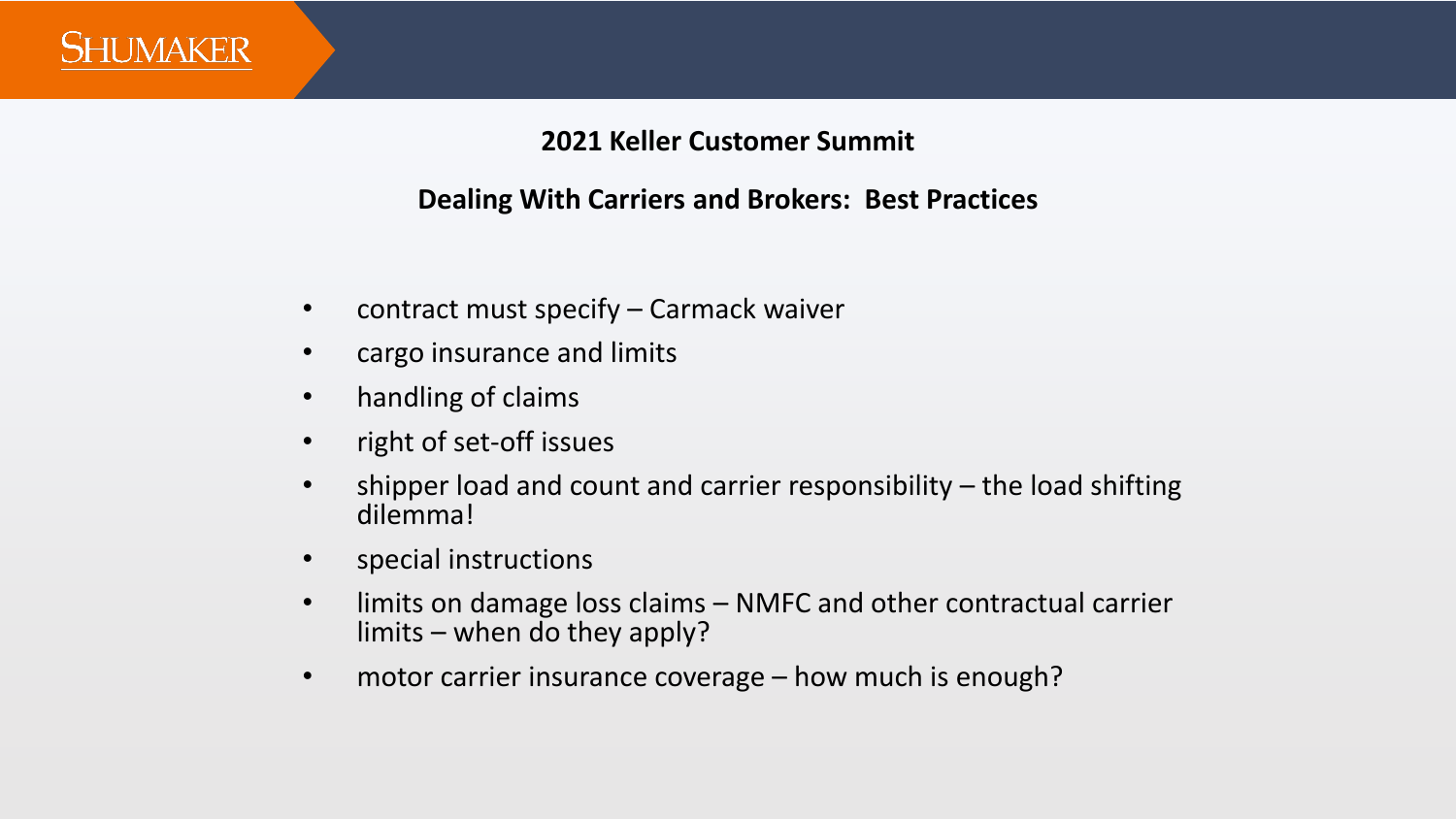

- 3. Liability for unpaid carrier charges by brokers.
	- How do these claims arise?
	- How can you protect against them on pre-paid shipments (broker paid by you)?
		- $\triangleright$  Section 7 Bill of Lading no recourse
		- $\triangleright$  NMFC (NMFTA) revised bills of lading NMFC – 100-AP
		- $\triangleright$  contract language in broker contract
		- $\triangleright$  contract language in broker/carrier contract
		- $\triangleright$  rate confirmation contracts
		- $\triangleright$  careful selection of brokers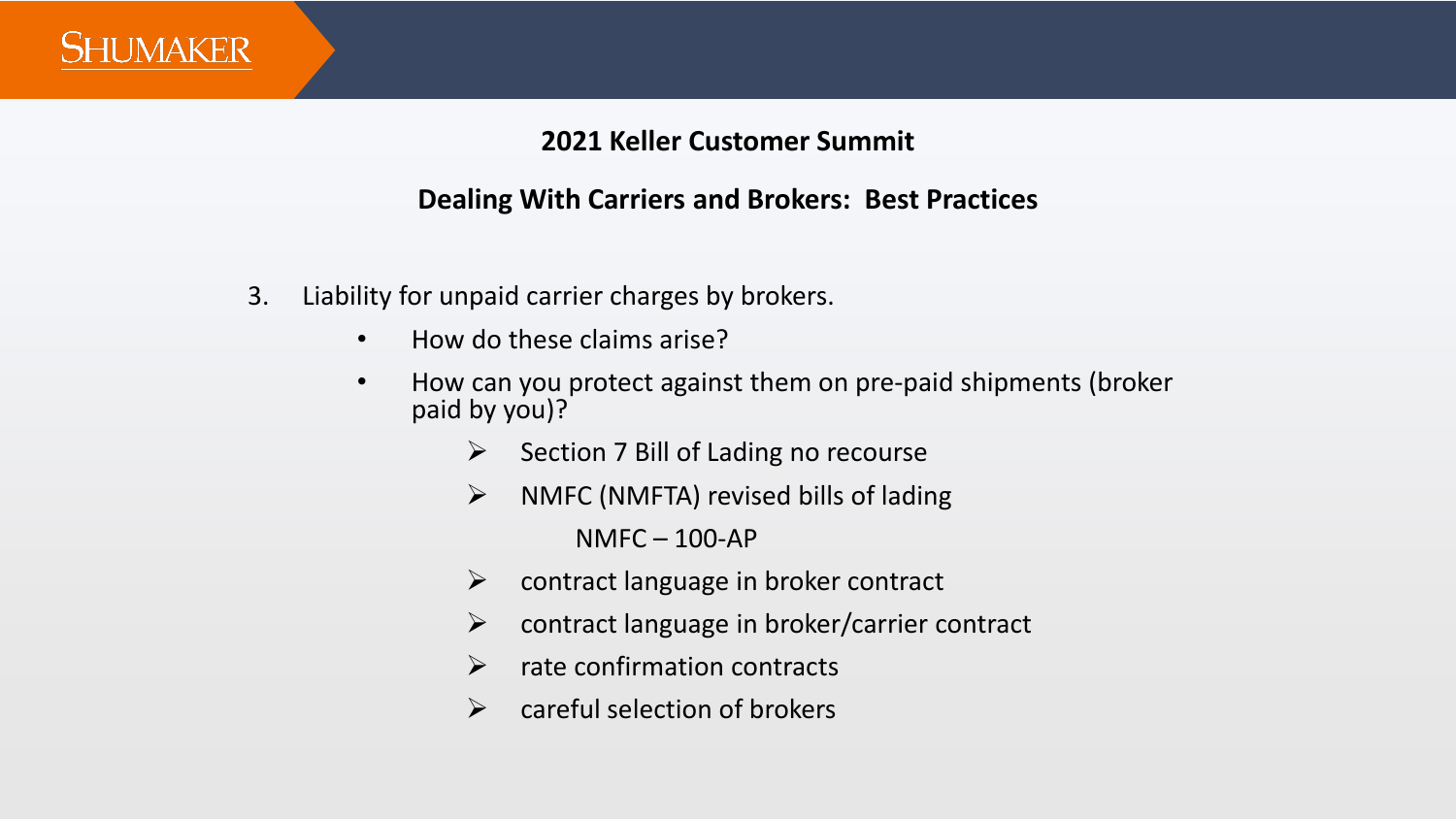

- 4. Selecting Brokers
	- Due Diligence
		- ➢ FMCSA/beware of "freight dispatchers!"
		- ➢ Pacer
		- ➢ Ansonia@ansoniacreditdata.com (855-267-6642)
		- ➢ D & B if listed
		- ➢ monitoring
		- $\triangleright$  experience and time in business key
		- $\triangleright$  beware of discount promises cheap is usually not better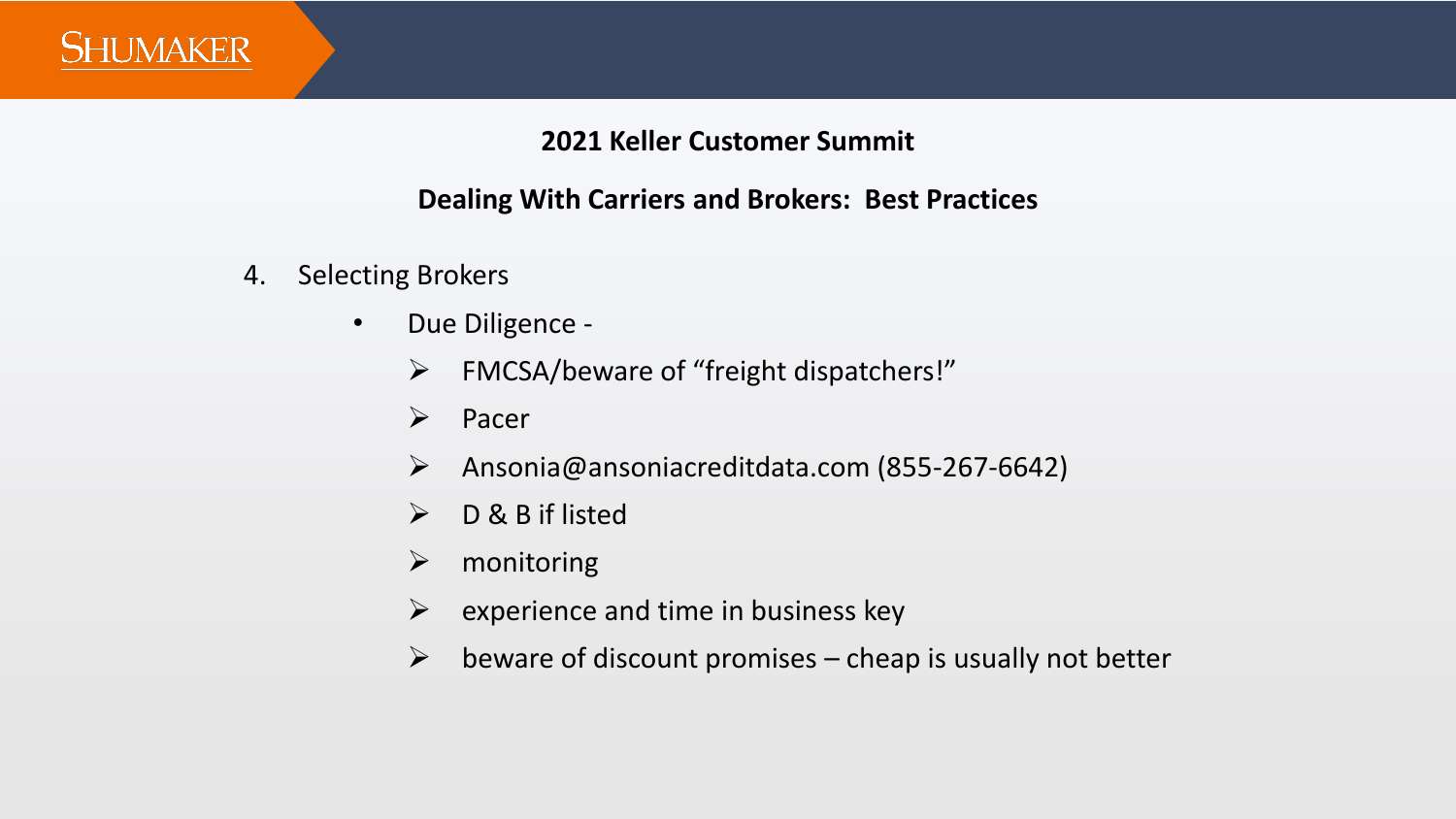

- Contracts/with broker and broker/carrier contracts
	- $\triangleright$  indemnity
	- $\triangleright$  no recourse language
	- $\triangleright$  damage and loss liability of carriers specify
	- $\triangleright$  carrier due diligence requirements of selection (including corporations)
	- $\triangleright$  insurance requirements
	- ➢ monitoring
	- ➢ rates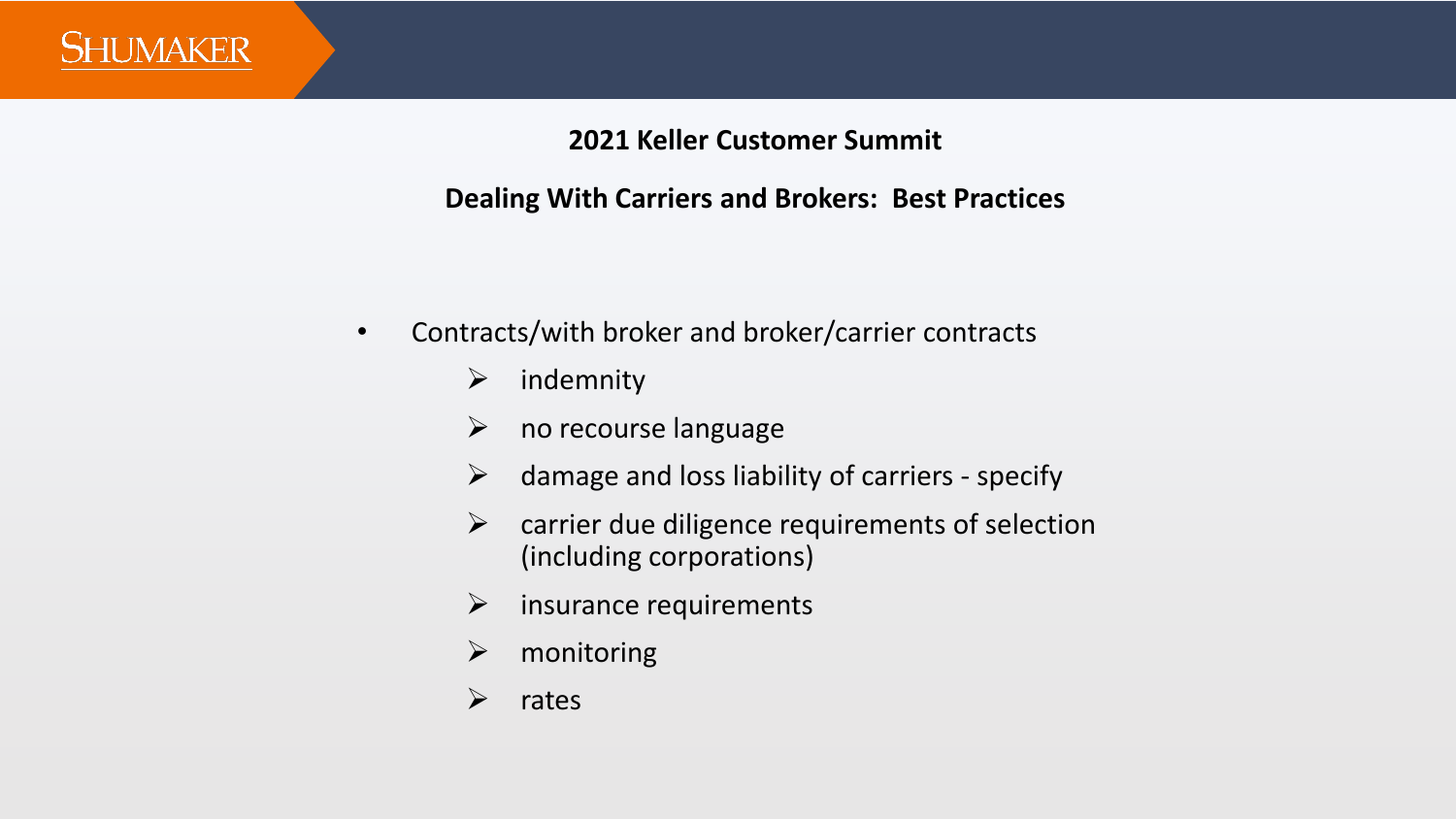

#### **Dealing With Carriers and Brokers: Best Practices**

Remember: You can delegate your duty of due diligence to brokers IF you

- 1) Make sure the broker is viable
- 2) Enter into a written contract that requires the broker to only use carriers that meet minimum requirements:
	- $\triangleright$  FMCSA authority
	- $\triangleright$  DOT satisfactory rating
	- $\triangleright$  active insurance at good limits
	- $\triangleright$  indemnity for negligence
	- $\triangleright$  driver training and DOT safety compliance
	- $\triangleright$  incorporated motor carriers only
	- $\triangleright$  right of set for cargo claims
	- $\triangleright$  claims procedures
	- $\triangleright$  accident and delay reporting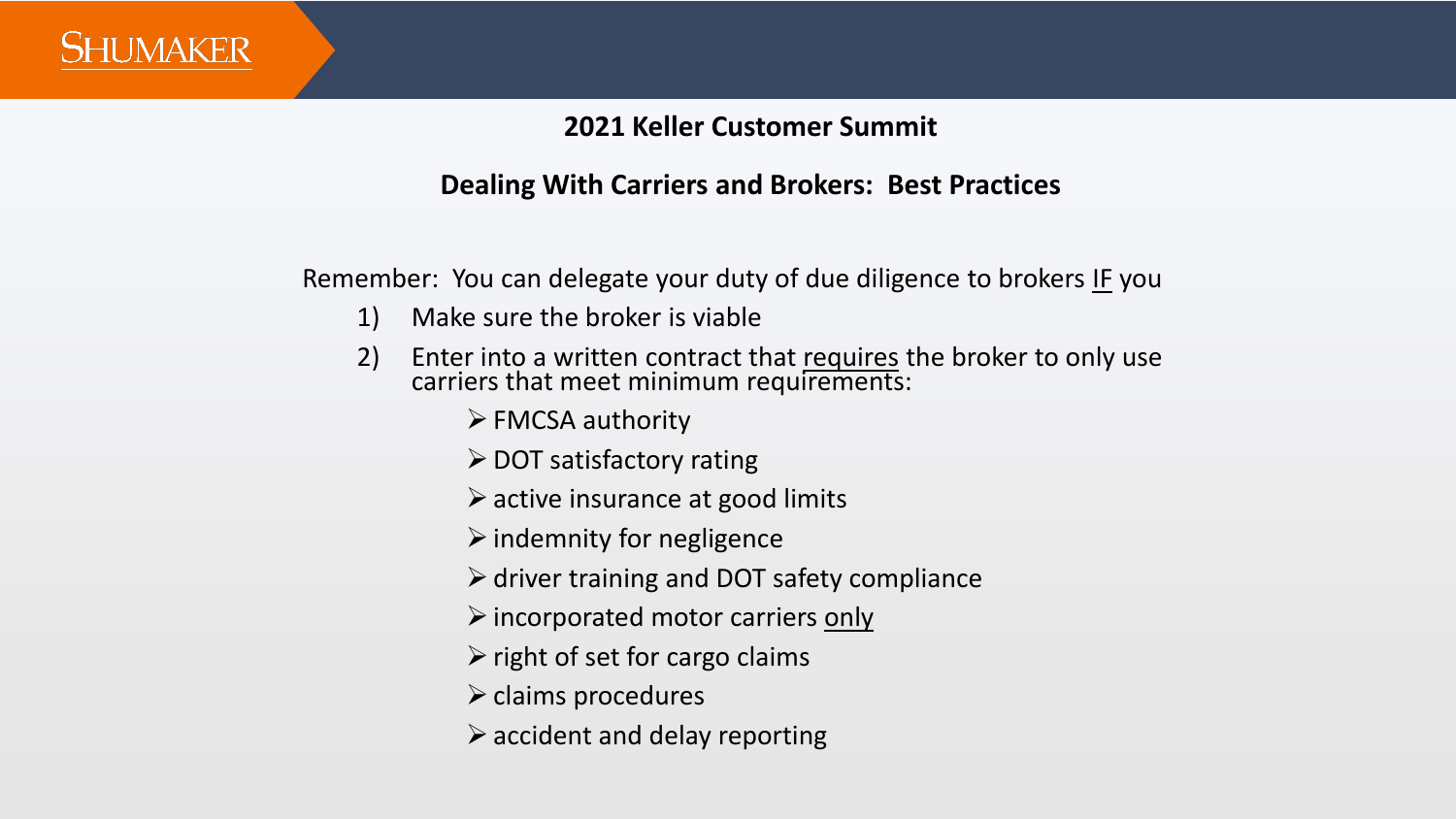

#### **Dealing With Carriers and Brokers: Best Practices**

Key Rule: Always carefully review all broker and carrier contracts and bills of lading.

- C. Miscellaneous Issues:
	- demurrage
	- intermodal arrangements
	- exclusivity avoidance (especially with brokers and 3PL's)
	- confidentiality
	- jurisdiction and venue
	- salvage issues
	- owner/operators and driver I.D.
	- broker non-competes